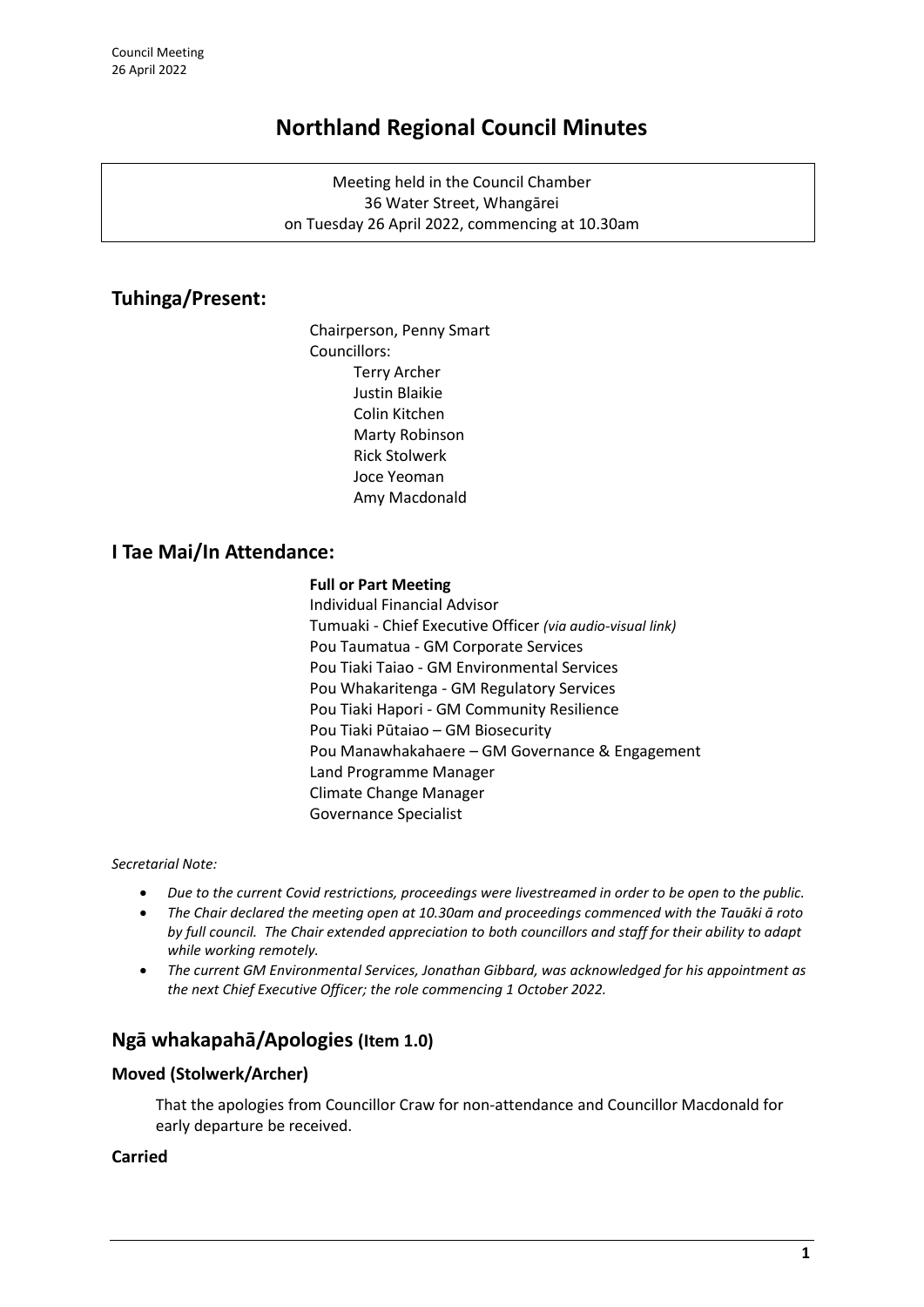# **Nga whakapuakanga/Declarations of Conflicts of Interest (Item 2.0)**

It was advised that councillors should make declarations item-by-item as the meeting progressed.

# **Confirmation of Minutes - Council Meeting 23 March 2022 and Extraordinary Council Meeting 12 April 2022 (Item 5.1)**

## **Report from Chris Taylor, Governance Specialist**

## **Moved (Yeoman/Stolwerk)**

That the minutes of the council meeting held on 23 March 2022 and the extraordinary council meeting held on 12 April 2022 be confirmed as a true and correct record.

## **Carried**

## **Receipt of Action Sheet (Item 5.2)**

### **Report from Chris Taylor, Governance Specialist**

## **Moved (Stolwerk/Macdonald)**

That the action sheet be received.

### **Carried**

# **Financial Report to 31 March 2022 (Item 6.1)**

### **Report from Vincent McColl, Financial Accountant**

### **Moved (Blaikie/Yeoman)**

That the report 'Financial Report to 31 March 2022' by Vincent McColl, Financial Accountant and dated 11 April 2022, be received.

### **Carried**

*Secretarial Note: The EriksensGlobal monthly report for March had not been received at the time of the meeting. Therefore there was no up to date information available regarding the performance of council's Long Term Fund.*

## **Continuity over council recess (Item 7.1)**

### **Report from Chris Taylor, Governance Specialist**

### **Moved (Kitchen/Macdonald)**

1. That the report 'Continuity over council recess' by Chris Taylor, Governance Specialist and dated 13 April 2022, be received.

### **Carried**

### **It was further moved (Stolwerk/Yeoman)**

2. That in the period between the day following the Electoral Officer's declaration until the new council is sworn in for the 2022-2025 triennium, the council delegates to the Chief Executive Officer the authority to make decisions over and above the Chief Executive's normal delegations in respect of urgent matters, except those responsibilities, duties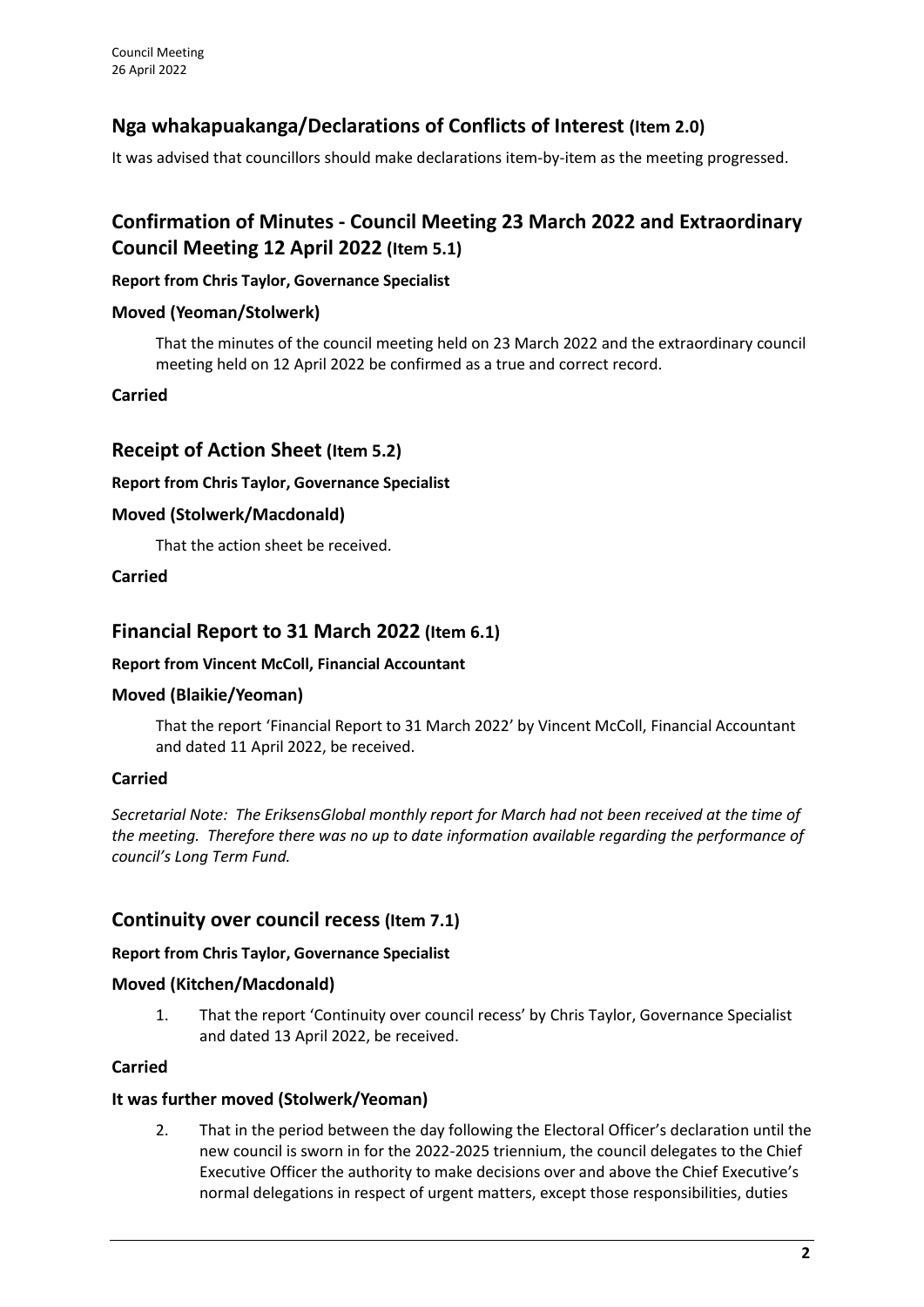and powers specifically excluded in terms of clause 32(1)(a)-(h) of Schedule 7 of the Local Government Act 2002.

3. That any instances where the Chief Executive Officer exercises powers, in accordance with 2 above, shall be presented to the first ordinary meeting of the incoming council for ratification.

## **Carried**

### **It was further moved (Robinson/Macdonald)**

- 4. That, for the avoidance of doubt the following subordinate bodies be deemed not to be discharged on the coming into office of the council elected at the October 2022 triennial elections;
	- i. The Civil Defence Emergency Management Group (in accordance with section 12(2) of the Civil Defence Emergency Management Act 2002);
	- ii. Te Oneroa-a-Tōhē Beach Board (in accordance with section 62(2)(b) of the Te Hiku Claims Settlement Bill); and
	- iii. The Kaipara Harbour Remediation Committee, the Joint Regional Economic Development Committee and the Joint Climate Change Adaptation Committee (in accordance with their Terms of Reference adopted by all founding members).
- 5. That the Te Taitokerau Māori and Council Working Party (TTMAC) be deemed not to be discharged on the coming into the office of the council elected at the October 2022 triennial elections.
- 6. That the Māori Technical Advisory Group (MTAG) and its members be deemed not to be discharged on the coming into office of the council elected at the October 2022 triennial elections; subject to endorsement by TTMAC at its 12 May 2022 meeting.
- 7. That the Tangata Whenua Water Advisory Group (TWWAG) and its members (including the three TTMAC representatives) be deemed not to be discharged on the coming into office of the council elected at the October 2022 triennial elections; subject to endorsement by TTMAC at its 12 May 2022 meeting .

### **Carried**

# **2022 Local Body Triennial Elections(Item 7.2)**

### **Report from Chris Taylor, Governance Specialist**

### **Moved (Blaikie/Yeoman)**

- 1. That the report '2022 Local Body Triennial Elections' by Chris Taylor, Governance Specialist and dated 30 March 2022, be received.
- 2. That the report '2022 Triennial Election' by Dale Ofsoske, NRC Electoral Officer, and dated 10 March 2022, be received.
- 3. That the 'Local Authority Elections 2022 Election Protocols for Elected Members' be noted.

### **Carried**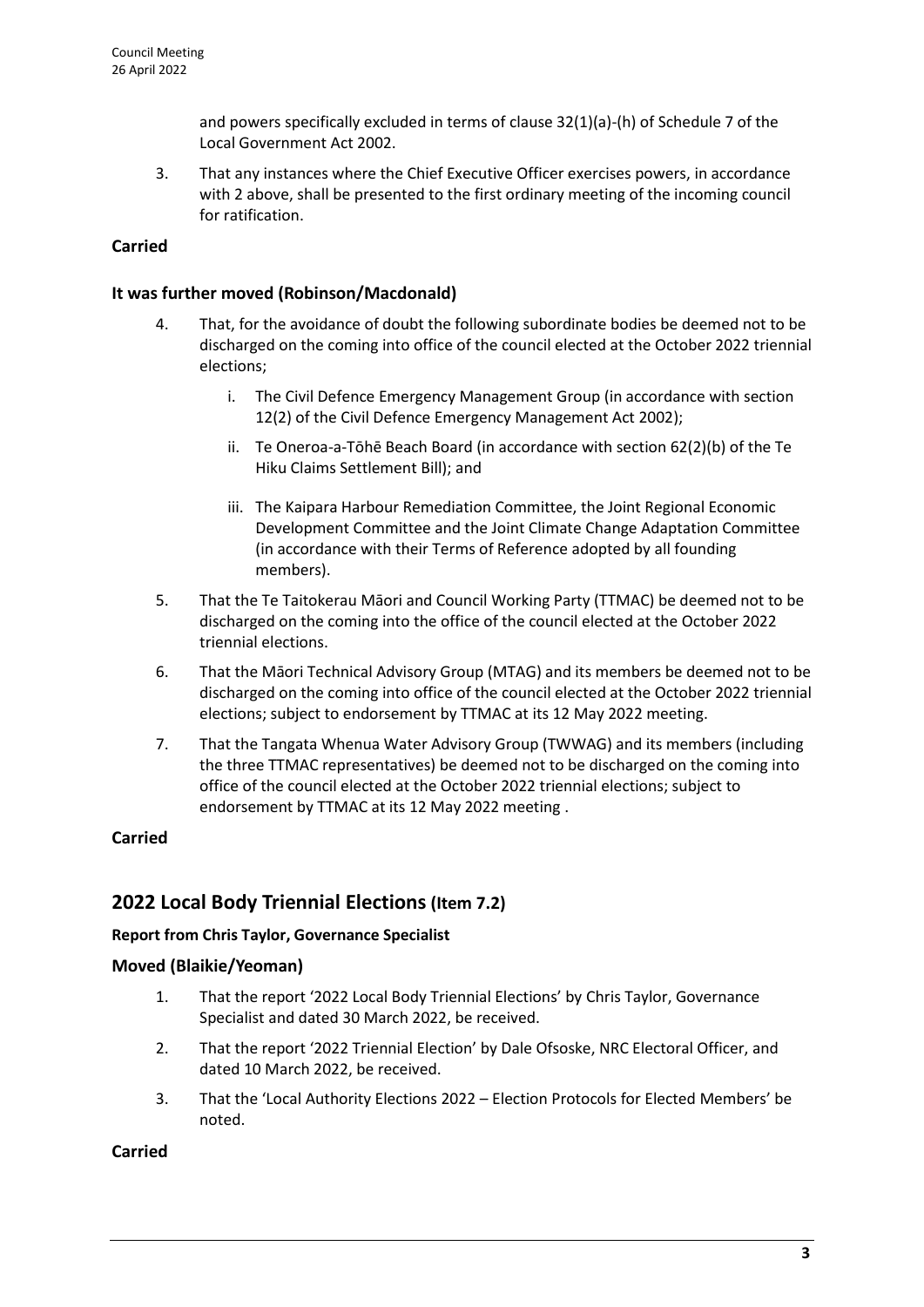## **It was further moved (Yeoman/Blaikie)**

4. That council resolves for the 2022 triennial election to adopt the alphabetical order of candidate names on voting documents *(in accordance with Regulation 31 of the Local Electoral Regulations 2001)*.

**Carried**

## **Audit Fee Proposal For Year Ending 30 June 2022 and 30 June 2023 (Item 7.3)**

#### **Report from Bruce Howse, Pou Taumatua – Group Manager Corporate Services**

#### **Moved (Kitchen/Macdonald)**

- 1. That the report 'Audit Fee Proposal For Year Ending 30 June 2022 and 30 June 2023' by Bruce Howse, Pou Taumatua – Group Manager Corporate Services and dated 5 April 2022, be received.
- 2. That council approve the **base** audit fees of \$156,300 for FY22 and a further \$15k in audit fees for the Enterprise Project implementation workstream.
- 3. That council approve the **base** audit fees of \$178,800 for FY23 and a further \$25k in audit fees for the Enterprise Project implementation workstream.
- 4. That council agree in principle to the approach outlined in the Deloitte proposal for the setting of audit fees for FY24 and FY25 *(included as Attachment 1 pertaining to Item 7.3 of the 26 April 2022 council agenda)*.
- 5. That council approve the NRC Chair to sign the audit engagement letter with Deloitte on behalf of council for the FY22 audit.

### **Carried**

*Secretarial Note:* 

- *Appreciation was extended to all involved in negotiating the fee structure with Deloitte.*
- *Attention was drawn to the fact that council was approving the base audit fees and there would be further charges for any additional work or professional disbursements.*

## **Future Harbour Remediation Business Case (Item 7.4)**

#### **Report from Ruben Wylie, Land Management Programme Manager**

### **Moved (Blaikie/Stolwerk)**

- 1. That the report 'Future Harbour Remediation Business Case' by Ruben Wylie, Land Management Programme Manager and dated 11 April 2022, be received.
- 2. That council approve the allocation of \$300,000 from the Equalisation Reserve to fund the development of a Harbour Remediation Business Case, to be commenced during the 2023/2024 financial year.
- 3. That, prior to undertaking the Harbour Remediation Business Case, staff present an options assessment to council in order to gain council approval to confirm which harbour(s) will be subject to the business case and the scope and purpose.

#### **Carried**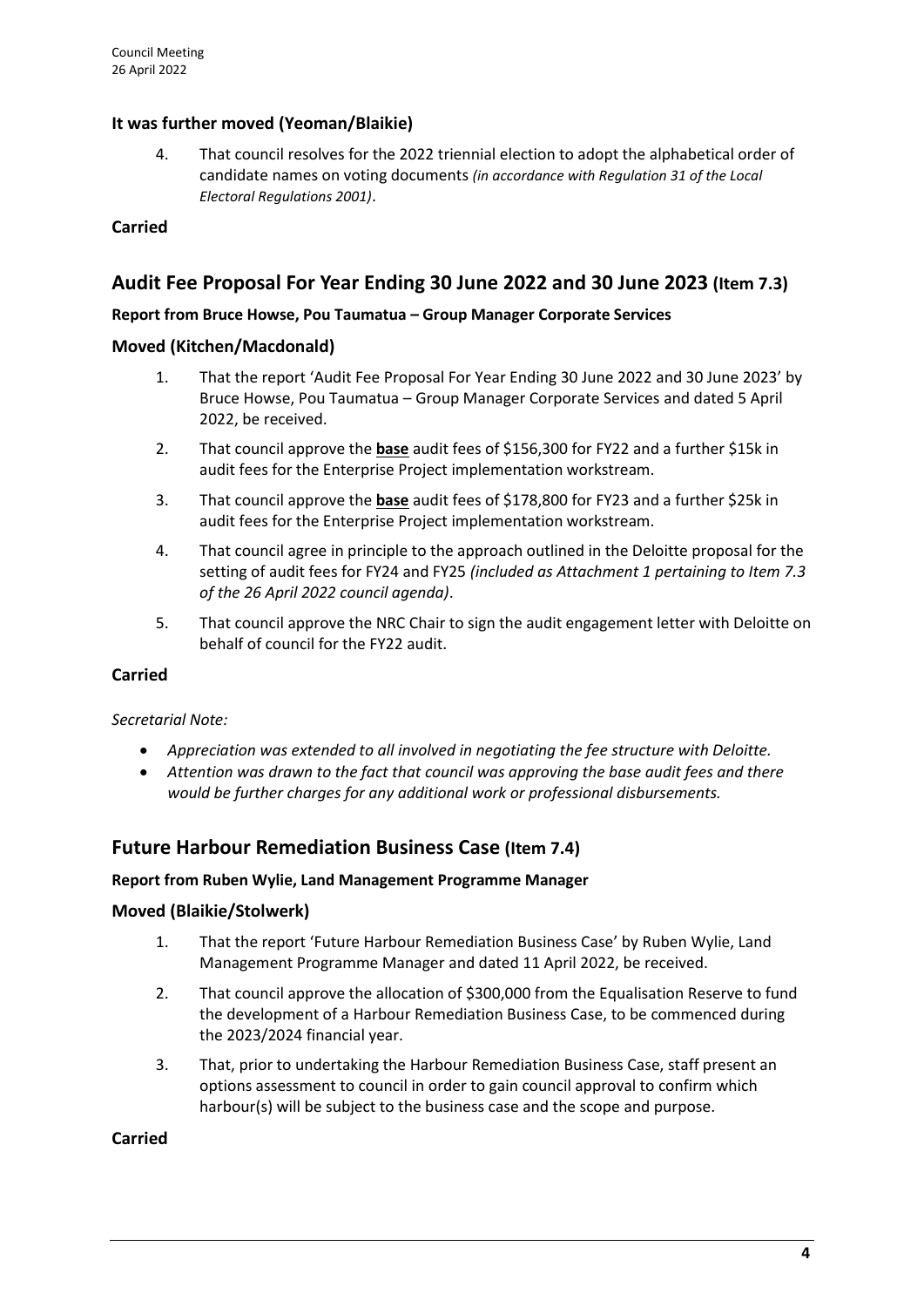# **New Land Management Approach (Item 7.5)**

## **Report from Ruben Wylie, Land Management Programme Manager**

## **Moved (Macdonald/Yeoman)**

- 1. That the report 'New Land Management Approach' by Ruben Wylie, Land Management Programme Manager and dated 12 April 2022, be received.
- 2. That council approve revisions to the Environment Fund criteria set out in this report by:
	- a. ceasing to support stock exclusion activities as and when they become statutory requirements, with the exception of fencing wetlands and where mitigation measures exceed what is required by regulation;
	- b. adopting revised mitigation treatments as set out in Table 1 in Item 7.5 of the 26 April 2022 council agenda.
- 3. That council approve the new Catchment Funding to be included in the general Environment Fund and that the additional funding is made available for:
	- a. general Environment Fund grants;
	- b. supporting tangata whenua and catchment groups for those activities set out in Table 2 in Item 7.5 of the 26 April 2022 council agenda.
- 4. That council acknowledges that there are no additional staff resources to deliver the new Catchment Funding and that this will therefore be advanced as resources become available.
- 5. That council approve the co-funding of 70% of the total project value for approved Environment Fund grant applications on Māori freehold land (as defined in Te Ture Whenua Māori Act 1993).
- 6. That council approve that, provided council's overall year end budget is in surplus, all unallocated Environment Fund budget, including new Catchment Funding, is to be retained within the Land Management Reserve.
- 7. That council approve the funding of multi-year Environment Fund projects with approval for any associated budget carry-forwards to be delegated to the Chair and that any multi-year projects are capped at a maximum term of three years.
- 8. That council approve the following Environment Fund financial delegations to the Chair, with allocation above those thresholds requiring a council decision:
	- a. \$40,000 maximum for any single year allocation.
	- b. \$20,000 maximum per year for any multi- year allocation.
- 9. That council approve transitional arrangement for all Northland Regional Council priority catchment groups by:
	- a. Continuing to support Priority Catchment Groups over the 2022/2023 financial year with a focus to enable them to become self-governing;
	- b. Discontinuing on-going funding support at the conclusion of the 2021/2022 financial year.
- 10. That properties located in the area administered by the Kaipara Moana Remediation Programme will not be eligible for grant funding or land management services that duplicate the functions of the Kaipara Moana Remediation Programme.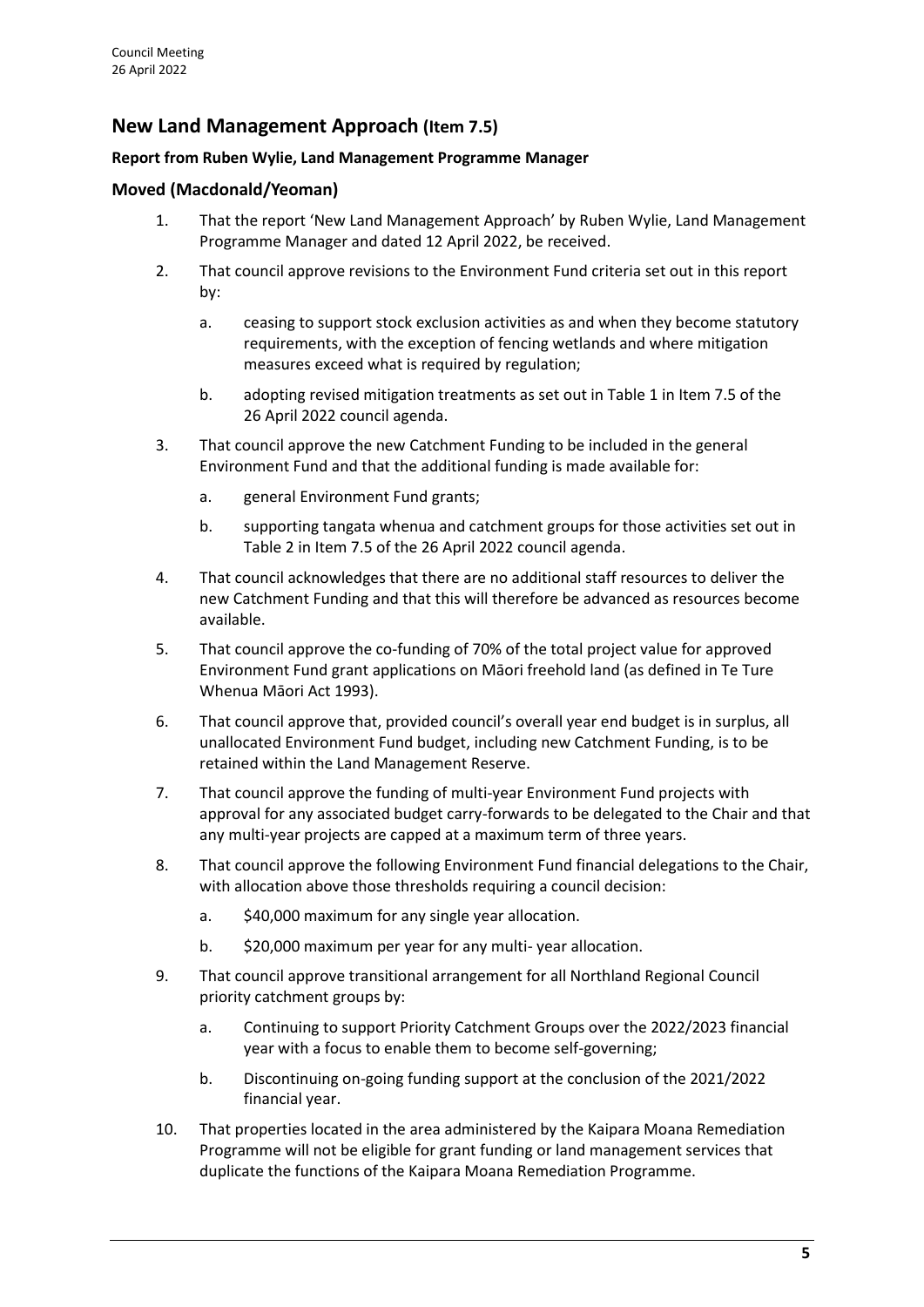11. That staff review the new Land Management Approach and report to council by December 2023, with the opportunity to make any adjustments and refinements.

## **Carried**

# **Request to Carry Forward Operating Expenditure Budget for S-Map (Item 7.6)**

### **Report from Ruben Wylie, Land Management Programme Manager and Lester Bridson, Far North Land Manager**

### **Moved (Kitchen/Macdonald)**

- 1. That the report 'Request to Carry Forward Operating Expenditure Budget for S-Map' by Ruben Wylie, Land Management Programme Manager and Lester Bridson, Far North Land Manager and dated 12 April 2022, be received.
- 2. That council approve the transfer of LTP Year 1 and 2 budget allocations for S-Map to the Land Management Reserve, provided council's year end budget is in surplus.

#### **Carried**

## **Council submission on ETS changes - retrospective approval (Item 7.7)**

#### **Report from Justin Murfitt, Strategic Policy Specialist**

#### **Moved (Yeoman/Stolwerk)**

- 1. That the report 'Council submission on ETS changes retrospective approval' by Justin Murfitt, Strategic Policy Specialist and dated 12 April 2022, be received.
- 2. That council retrospectively approve the attached submission on the discussion document: Managing exotic afforestation incentives.

#### **Carried**

*Secretarial Note: Appreciation was extended to staff and councillors for the 'huge amount of work' required to prepare submissions in response to central government proposals.*

## **Adoption of Te Tai Tokerau Climate Adaptation Strategy (Item 7.8)**

#### **Report from Tom Fitzgerald, Climate Change Manager**

### **Moved (Macdonald/Yeoman)**

- 1. That the report 'Adoption of Te Tai Tokerau Climate Adaptation Strategy' by Tom Fitzgerald, Climate Change Manager and dated 13 April 2022, be received.
- 2. That council adopt the attached Te Tai Tokerau Climate Adaptation Strategy, and Appendices.

#### **Carried**

*Secretarial Note: Appreciation was extended to all involved in getting the Te Tai Tokerau Climate Adaptation Strategy to the point of adoption by the four Northland councils, whilst acknowledging the 'work is just beginning'.*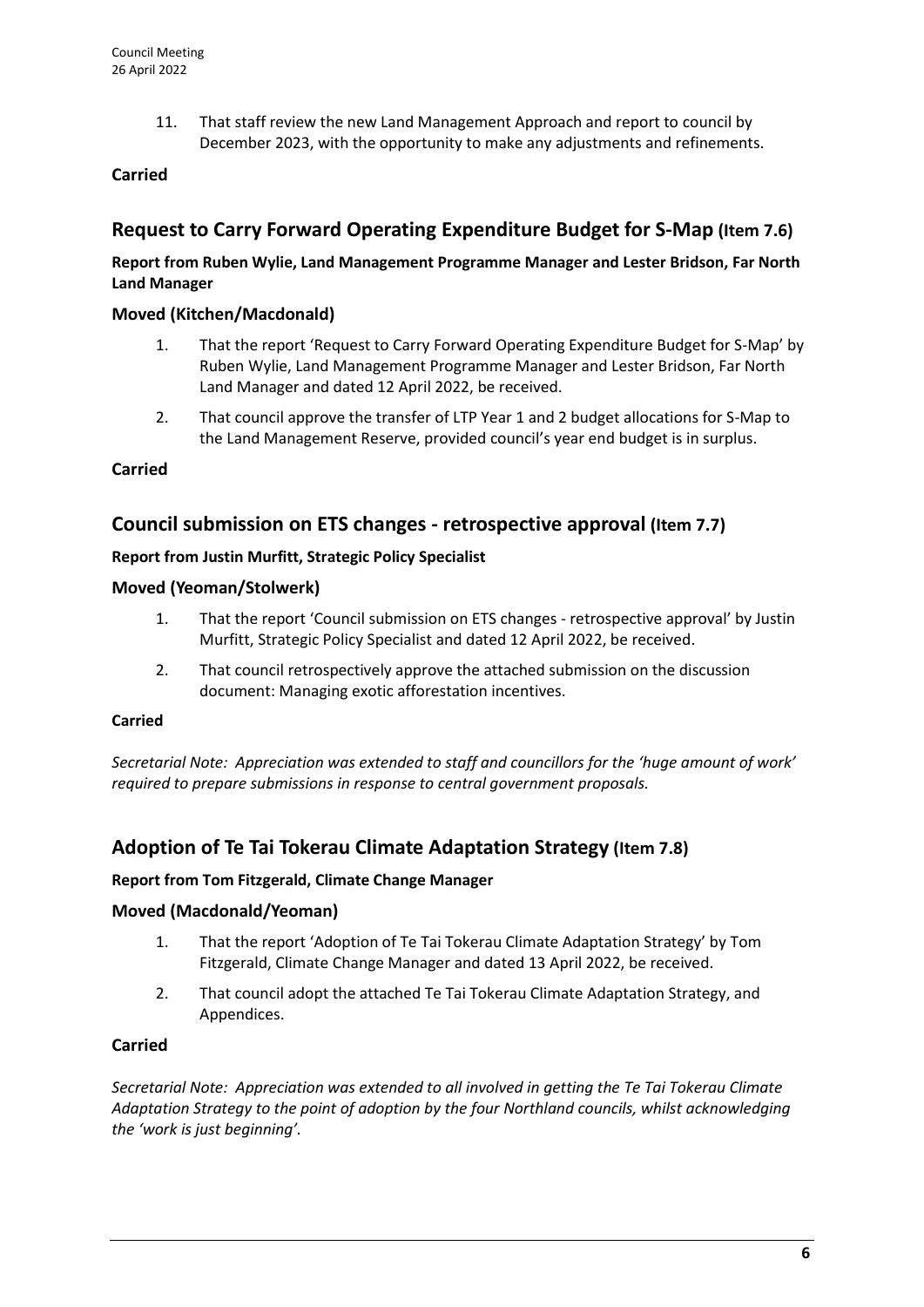# **Health and Safety Report (Item 8.1)**

#### **Report from Beryl Steele, Human Resources Manager**

### **Moved (Kitchen/Stolwerk)**

That the report 'Health and Safety Report' by Beryl Steele, Human Resources Manager and dated 21 April 2022, be received.

#### **Carried**

*Secretarial Note: An audit was currently being undertaken on NRC's work with contractors given this was one of the top risks to the organisation.*

## **Chair's Report to Council (Item 8.2)**

#### **Report from Penny Smart, Chair**

### **Moved (Smart/Yeoman)**

That the report 'Chair's Report to Council' by Penny Smart, Chair and dated 12 April 2022, be received.

#### **Carried**

*Secretarial Note: Appreciation was extended to the Chair for her work on behalf of council.*

# **Chief Executive's Report to Council (Item 8.3)**

#### **Report from Malcolm Nicolson, Tumuaki - Chief Executive Officer**

### **Moved (Blaikie/Macdonald)**

That the report 'Chief Executive's Report to Council' by Malcolm Nicolson, Tumuaki - Chief Executive Officer and dated 1 April 2022, be received.

### **Carried**

#### *Secretarial Note:*

- *The rivers team were acknowledged for their work to resolve the flooding issues in Taumārere.*
- *An invitation had been extended for council to visit the NIWA Kingfish site works.*
- *The new Kaipara Service Centre was highlighted as a successful collaborative project with Kaipara District Council.*
- *Concerns regarding FENZ's 'holistic' approach of setting fire bans across all of Northland to be relayed back through the Civil Defence Emergency Management Group.*
- *Attention was drawn to significant progress being made by the Piroa Brynderwyns Landcare Group.*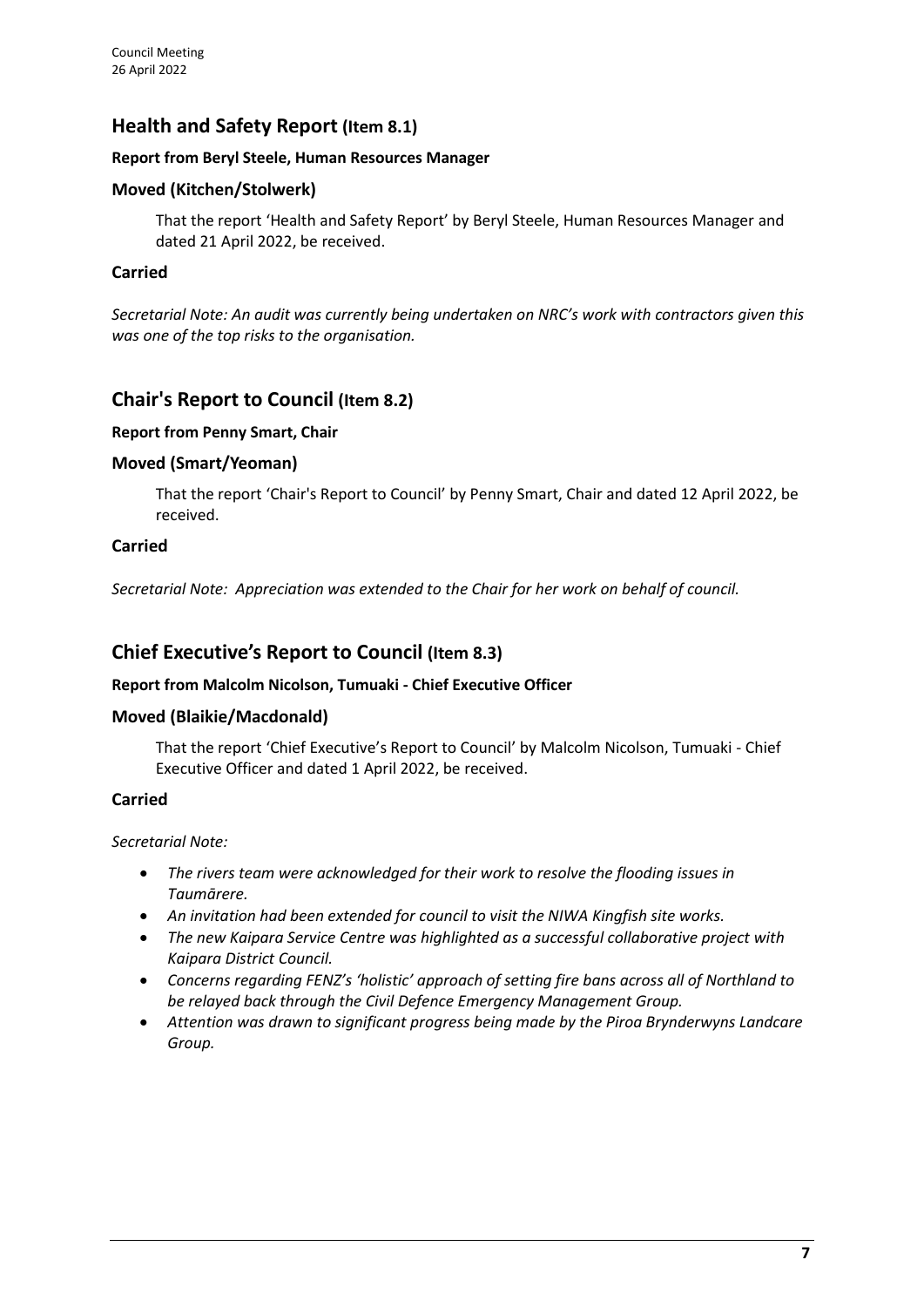# **Receipt of Committee Minutes (Item 9.1)**

## **Report from Chris Taylor, Governance Specialist**

## **Moved (Stolwerk/Robinson)**

That the unconfirmed minutes of the:

- Te Oneroa-A-Tōhē Board 18 February 2022
- Civil Defence Emergency Management Group Meeting Minutes 1 March 2022
- Joint Climate Change Adaptation Committee 7 March 2022
- Joint Regional Economic Development Committee 11 March 2022
- Audit and Risk Subcommittee 30 March 2022
- Investment and Property Subcommittee 30 March 2022
- Regional Transport Committee 5 April 2022 be received.

### **Carried**

# **Kaupapa ā Roto/Business with Public Excluded (Item 10.0)**

### **Moved (Smart/Robinson)**

- 1. That the public be excluded from the proceedings of this meeting to consider confidential matters.
- 2. That the general subject of the matters to be considered whilst the public is excluded, the reasons for passing this resolution in relation to this matter, and the specific grounds under the Local Government Official Information and Meetings Act 1987 for the passing of this resolution, are as follows:

| Item<br>No. | <b>Item Issue</b>                                                                                                             | <b>Reasons/Grounds</b>                                                                                                                                                                                                                                                                                                                                                                                                                                                                                                                   |
|-------------|-------------------------------------------------------------------------------------------------------------------------------|------------------------------------------------------------------------------------------------------------------------------------------------------------------------------------------------------------------------------------------------------------------------------------------------------------------------------------------------------------------------------------------------------------------------------------------------------------------------------------------------------------------------------------------|
| 10.1        | Confirmation of confidential minutes<br>- Council Meeting 23 March 2022<br>and Extraordinary Council Meeting<br>12 April 2022 | The public conduct of the proceedings would be<br>likely to result in disclosure of information, as<br>stated in the open section of the meeting.                                                                                                                                                                                                                                                                                                                                                                                        |
| 10.2        | Receipt of confidential Committee<br><b>Minutes</b>                                                                           | The public conduct of the proceedings would be<br>likely to result in disclosure of information, as<br>stated in the open section of the meeting.                                                                                                                                                                                                                                                                                                                                                                                        |
| 10.3        | Human Resources Report - March<br>2022                                                                                        | The public conduct of the proceedings would be<br>likely to result in disclosure of information, the<br>withholding of which is necessary to protect the<br>privacy of natural persons, including that of<br>deceased natural persons s7(2)(a).                                                                                                                                                                                                                                                                                          |
| 10.4        | Summary Report on the Kensington<br>Crossing Redevelopment Project                                                            | The public conduct of the proceedings would be<br>likely to result in disclosure of information, the<br>withholding of which is necessary to protect<br>information where the making available of the<br>information would be likely unreasonably to<br>prejudice the commercial position of the person<br>who supplied or who is the subject of the<br>information $s7(2)(b)(ii)$ and the withholding of<br>which is necessary to enable council to carry out,<br>without prejudice or disadvantage, commercial<br>activities s7(2)(h). |